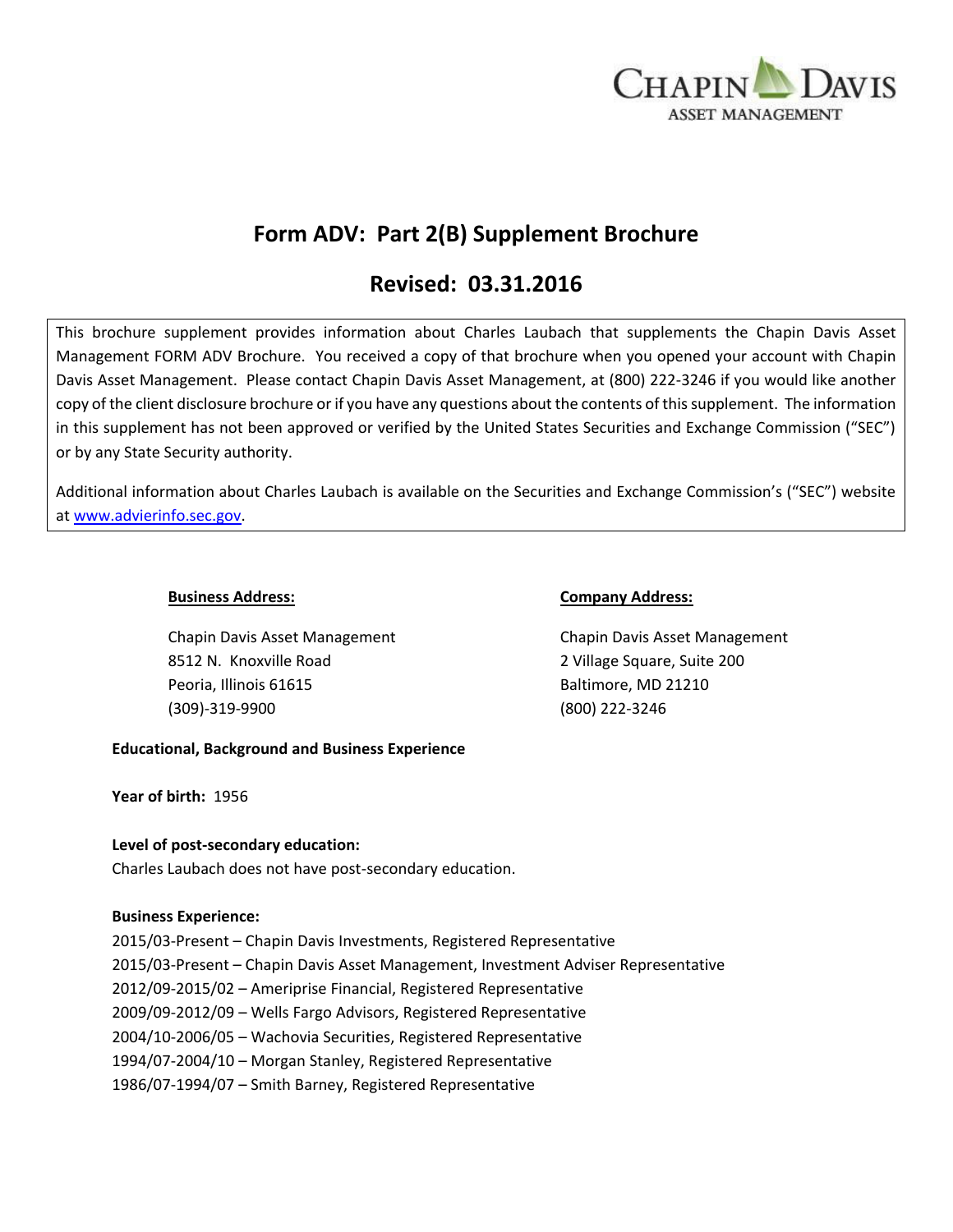## **Professional Designations:**

Charles Laubach holds no professional designations.

## **Disciplinary Action**

Chapin Davis Asset Management discloses facts regarding any legal or disciplinary events that it deems to be material to a client considering Charles Laubach to act as their Investment Advisor Representative. Chapin Davis Asset Management is not aware of any events applicable to this item. FINRA's Brokercheck® [http://www.brokercheck.finra.org](http://www.brokercheck.finra.org/) may have additional information regarding the disciplinary history of Charles Laubach that is not included in this brochure supplement.

- 07/06/1992 Charles Laubach received a customer complaint alledging misrepresentation about trading in the customer accounts and unsuitable recommendations. The matter was settled for \$22,500.00.
- 07/11/1994 Charles Laubach received a customer complaint alleging unsuitable recommendations and unauthorized trading. Matter was settled for \$60,000.
- 02/13/2007 Customer filed arbitration proceedings against Charles Laubach alleging Financial Advisor made unsuitable investments, churned customers' accounts and misappropriated funds. On 08/08/2005 an arbitration panel awarded the customer with \$32,500.00.
- 04/05/2013 Charles Laubach received a customer complaint alleging unauthorized trading. The matter was settled for \$20,000.00.

## **Other Business Activities**

In addition to being an Investment Advisor Representative with Chapin Davis Asset Management, Charles Laubach is also a Registered Representative at Chapin Davis Investments, a Broker/Dealer. Charles Laubach spends more than 10% of his time acting in both capacity. As an Investment Advisor Representative and Registered Representative, Charles Laubach can offer clients both advisory programs and services and non-advisory programs. This may present a conflict of interest. However, as an Investment Advisor Representative of Chapin Davis Asset Management, Charles Laubach has a responsibility to make recommendations that are in the best interest of each customer.

Charles Laubach owns rental property and boat slips in Maryland and Florida.

## **Additional Compensation**

Product companies (including our affiliates) with which we have agreements work with Chapin Davis Asset Management and our financial advisors to provide education and other support to help distribute their products. These companies may pay for training and education events, seminars or other similar events for employees, financial advisors, clients and prospective clients. They may also reimburse entertainment. A financial advisor may also receive a service fee, expense reimbursement, or other payments from other companies. These service fees, as well as incentive programs and cash and/or noncash compensation, all are strictly regulated by the SEC and Financial Industry Regulatory Authority, as well as Chapin Davis Asset Management internal compliance policies.